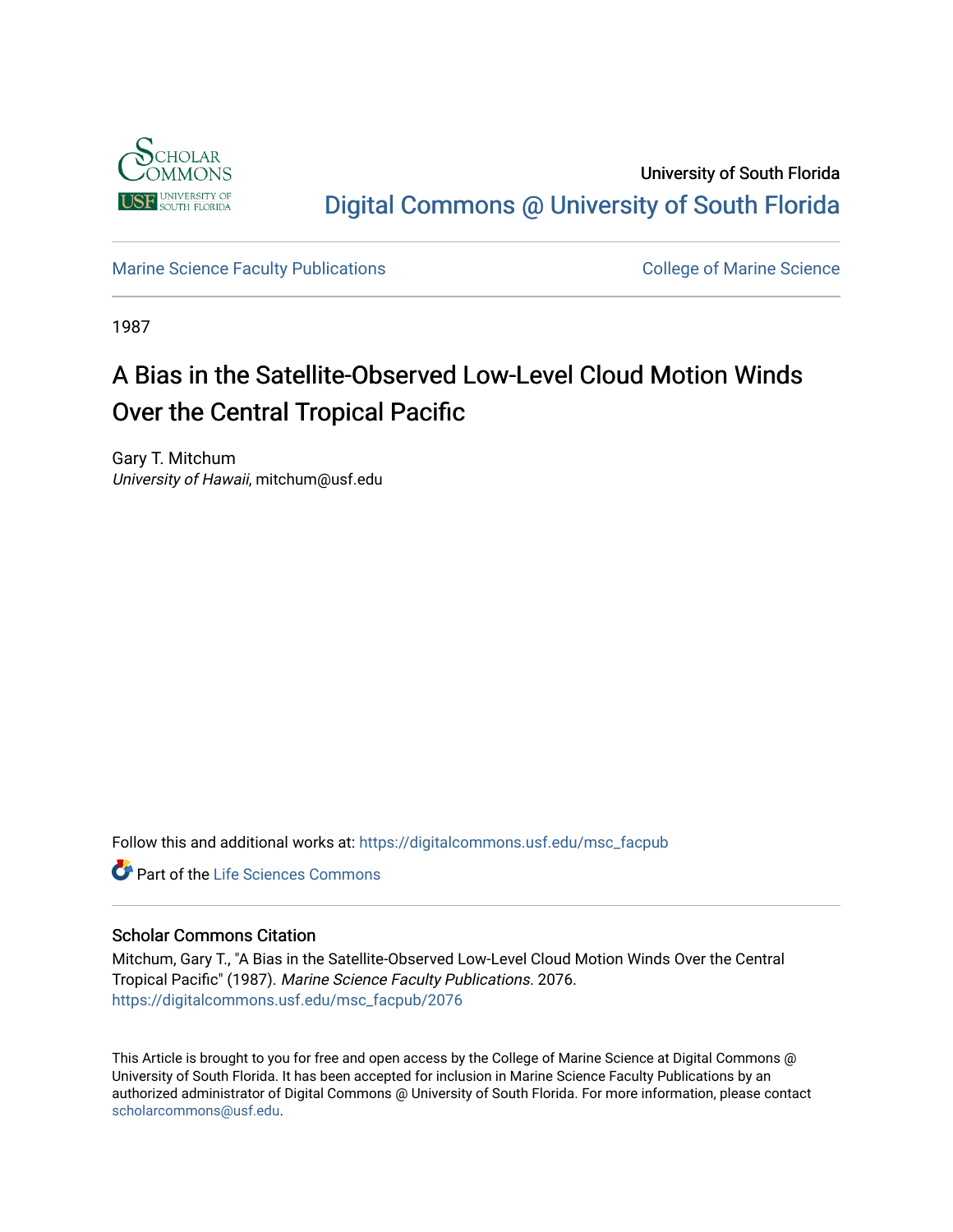# **A Bias in the Satellite-Observed Low-Level Cloud Motion Winds Over the Central Tropical Pacific**

### **GARY T. MITCHUM**

**Hawaii Institute of Geophysics, University of Hawaii, Honolulu** 

**Island wind data from the central tropical Pacific are compared with satellite-observed low-level cloud motion winds over the same area during 1976-1980. The purpose of the comparison is to investigate the effect of gaps in the satellite wind series. It is found that the distribution of the gaps is such that the resulting time series is biased from the complete time series because of undersampling of the strongest westerly and northerly wind anomalies. This bias is strong enough, at least in this geographical region, to cause difficulties in estimating accurate mean fields from the cloud motion winds alone. The gaps leading to this bias occur on time scales of days to weeks and are most common during the northern hemisphere winter. Further, the gaps can be attributed to the presence of heavy, high cloud cover typical of strong convective events. The bias follows from the fact that the wind anomalies are also strongest at these times.** 

#### **l. INTRODUCTION**

**For about the last decade the National Environmental Satellite Service (NESS) has routinely provided satellite observations of low-level cloud motion winds. This technique involves using a satellite to observe low-level clouds for the purpose of inferring wind vectors at the cloud base. These data are hereinafter referred to as sawinds. The sawinds have been shown to agree reasonably with cloud base winds at a height of a kilometer or so [Hubert and Whitney [1971], Hasler et al. [1979], and others]. For the present discussion it is important to note that the sawind time series are inherently gappy. This is due to the fact that no low-level sawind data can be obtained when there are no clouds or, more importantly for this**  study, when the low-level clouds are obscured by higher **clouds. For example, the latter situation can occur during periods of deep convection.** 

**Many previous studies have concentrated on intercomparisons of sawinds and surface winds. The agreement between sawinds and buoy winds in the Pacific has been studied by Halpern [1978, 1979] and Halpern and Knox [1983]. Wylie and Hinton [1981, 1982] have compared sawinds with ship winds in the Indian Ocean. Most of these intercomparisons are done in order to derive algorithms which can be used to**  estimate surface winds from the sawind data. Sadler and Kilonsky [1985] have given a method for computing monthly **mean surface winds from monthly mean sawinds using a climatological value for the shear between the two levels. Harrison and Gutzler [1986] further investigate the correction of low-level (850 mbar) winds to obtain surface winds. Taken as a whole, these studies indicate that for periods greater than about 2 weeks, at least the zonal surface wind component can be estimated with reasonable accuracy using regression relations and empirical boundary layer corrections.** 

**The purpose of the present study is somewhat different. The question to be addressed here concerns the effect of the irregular distribution of the data. That is, in addition to the errors generated in correcting the sawinds for the shear from the surface, there may well be errors due to the uneven sampling of the sawind series. The emphasis in this report will be on the** 

**Copyright 1987 by the American Geophysical Union.** 

**Paper number 7C0010. 0148-0227/87/007C-0010505.00** 

**effects of the gaps in the sawind data set. In the next section the data used will be described, and an observed bias in the sawind data will be noted. The following section will quantify this observation statistically and give a more complete description of it. Finally, an example of the effect of the bias will be given, and a few suggestions concerning the use of the sawinds will be put forth.** 

#### **2. DATA DESCRIPTION AND AN APPARENT SAWIND BIAS**

**Historical wind records from a number of Pacific islands have recently been collected and described by Luther and Harrison [1984]. Data from several of the near-equatorial stations in the central Pacific were provided by D. Luther for use in evaluating the sawind data obtained from NESS in the same area. Figure 1 shows the location of the island stations (maintained by the New Zealand Meteorological Service) used in this study. The time period covered is 1976-1980. The spatial coverage is limited by a lack of sawind data west of about the date line and a lack of island data to the east of the Line Islands. Also shown in this figure is the average number of sawind observations per day at each station. The island data sets have very few gaps and can be considered complete in contrast to the sawind data sets.** 

**The treatment of the data series was quite simple. First, at each station the island and sawind data were used to compute daily means by simply averaging all available observations on that day. If there was no sawind observation, then that point was flagged as missing in the sawind daily series. Table 1 lists the means and standard deviations of both wind components for the island data. To aid comparisons of different stations, the island wind data components were normalized by subtracting the mean value and dividing by the standard deviation. The calculations described in the next section use these normalized series. However, calculations using data which were not normalized, and/or using the amplitude and phase of the wind vector rather than the components, were also done and led to the same conclusions. As will be seen later, it was not necessary to normalize the sawind daily mean series.** 

**Before normalizing the island data, plots (not shown) of the two data types were inspected at each station. There was an apparent correlation between the island data and the corresponding sawinds in accord with the above mentioned studies.**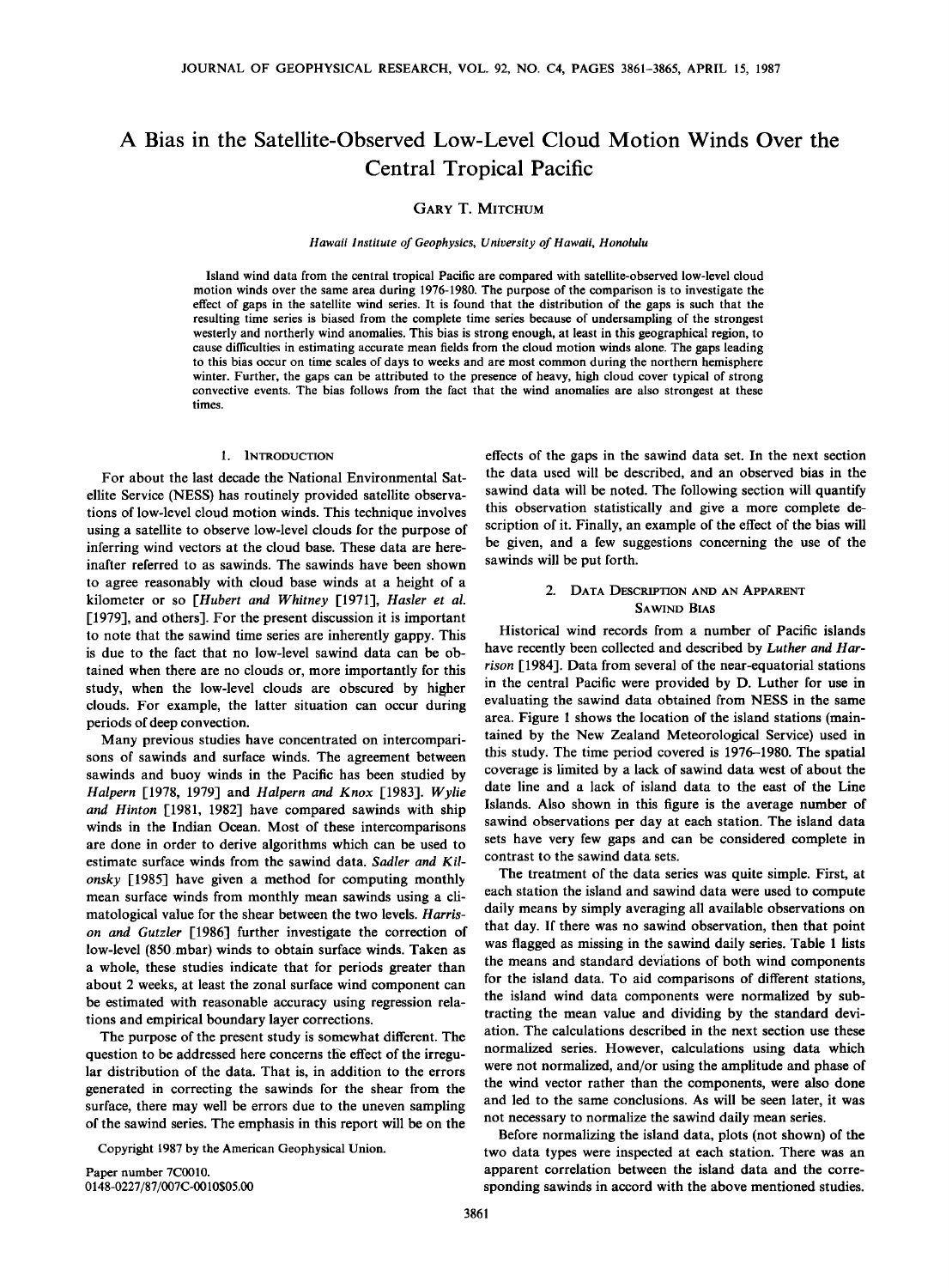

Fig. 1. Map of the Pacific showing the locations of the island wind stations used in this study. The numbers in **parentheses are the total number of satellite observations at that station divided by the number of days in the study period.** 

**However, it also seemed clear that whenever there was a strong fluctuation in the island data there was a significant likelihood that the corresponding sawind data set would have a gap. That is, if the sawind series is considered to be a "sampling" of the entire record, then the sawinds appeared to be undersampling many events having energetic fluctuations about the mean. This qualitative observation is the motivation for the present study. The remainder of this report will focus on verifying this bias quantitatively and examining how the sawind-sampling scheme affects the resulting wind data set.** 

**Before proceeding, it should be pointed out why this observation is of possible importance. If this bias is indeed present, then an analysis procedure which uses the sawinds can produce biased results for averaged fields if it is not accounted for. A specific example of this is given in section 3.5.** 

#### **3. RESULTS**

#### **3.1. Quantitative Analysis of the Bias**

**The analysis will begin with a description of the basic comparison technique. The idea is to statistically compare a sample of the island winds which correspond to days when the sawind data is available to samples which are chosen randomly from the complete island wind data set. If there are statistically significant differences in this comparison, then the sawind data set is deemed to be "biased" from the sawind dataset which would be realized by choosing a sample of the same size at random. The implicit assumption is that the island wind data can be used as a proxy for the sawind data for the purpose of evaluating the effect of the gaps in the sawind time series.** 

**Note carefully that the daily sawind data series are not used in calculations but are used only to determine what the proper sample of the island wind data is. For the subsequent discussion it is important to define the term "sawind sample." The sawind sample is simply that subset of the complete island wind record which corresponds to days when there is a simultaneous sawind observation at the station of interest.** 

**A specific example of the comparison technique can be de-**

**scribed for illustration purposes. Suppose an estimate of the mean zonal speed at Christmas Island during the study period is desired. There are 1096 days with sawind observations from a total of 1827 days. The island wind data on these 1096 days constitute the sawind sample in this case. The mean of the island data (at Christmas) is computed for these 1096 days and**  found to be  $-4.2$  m/s. This is to be compared with the means **of a set of randomly chosen samples. A sample of 1096 points is taken at random from the complete Christmas Island data set, and the mean is computed. The average of 1000 such**  calculations is  $-3.9$  m/s. Ordering the 1000 means also makes **it possible to choose an upper and lower limit such that 95% of the 1000 values fall in this interval. This interval is found to**  be  $-3.8$  m/s to  $-4.1$  m/s and is defined to be a 95% confidence interval. Thus the sawind sample mean value of  $-4.2$ **m/s would be considered biased. That is, the sample chosen by the satellite is significantly (95% significance level) different from what would be expected from a randomly chosen sample of the same size. For this calculation and all subsequent ones, using 1000 trials was sufficient to obtain stable results for the mean and 95% confidence interval.** 

**For every calculation described below, this type of procedure is applied to the data at each station and also to a composite data set. The composite data set is simply all the** 

**TABLE 1. Island Station Means and Standard Deviations** 

|                | <b>Zonal Component</b> |      | <b>Meridional Component</b> |      |
|----------------|------------------------|------|-----------------------------|------|
| <b>Station</b> | Mean                   | s.d. | Mean                        | s.d. |
| Funafuti       | $-2.56$                | 3.59 | 0.01                        | 2.14 |
| Apia           | $-1.78$                | 2.13 | 0.14                        | 0.93 |
| Puka Puka      | $-2.77$                | 3.00 | $-0.65$                     | 1.80 |
| Penrhyn        | $-4.92$                | 3.37 | $-1.62$                     | 2.75 |
| Christmas      | $-3.93$                | 2.05 | 0.58                        | 1.36 |
| Fanning        | $-3.91$                | 2.06 | 0.10                        | 1.63 |

**The station locations are shown in Figure 1. Units are meters per second.**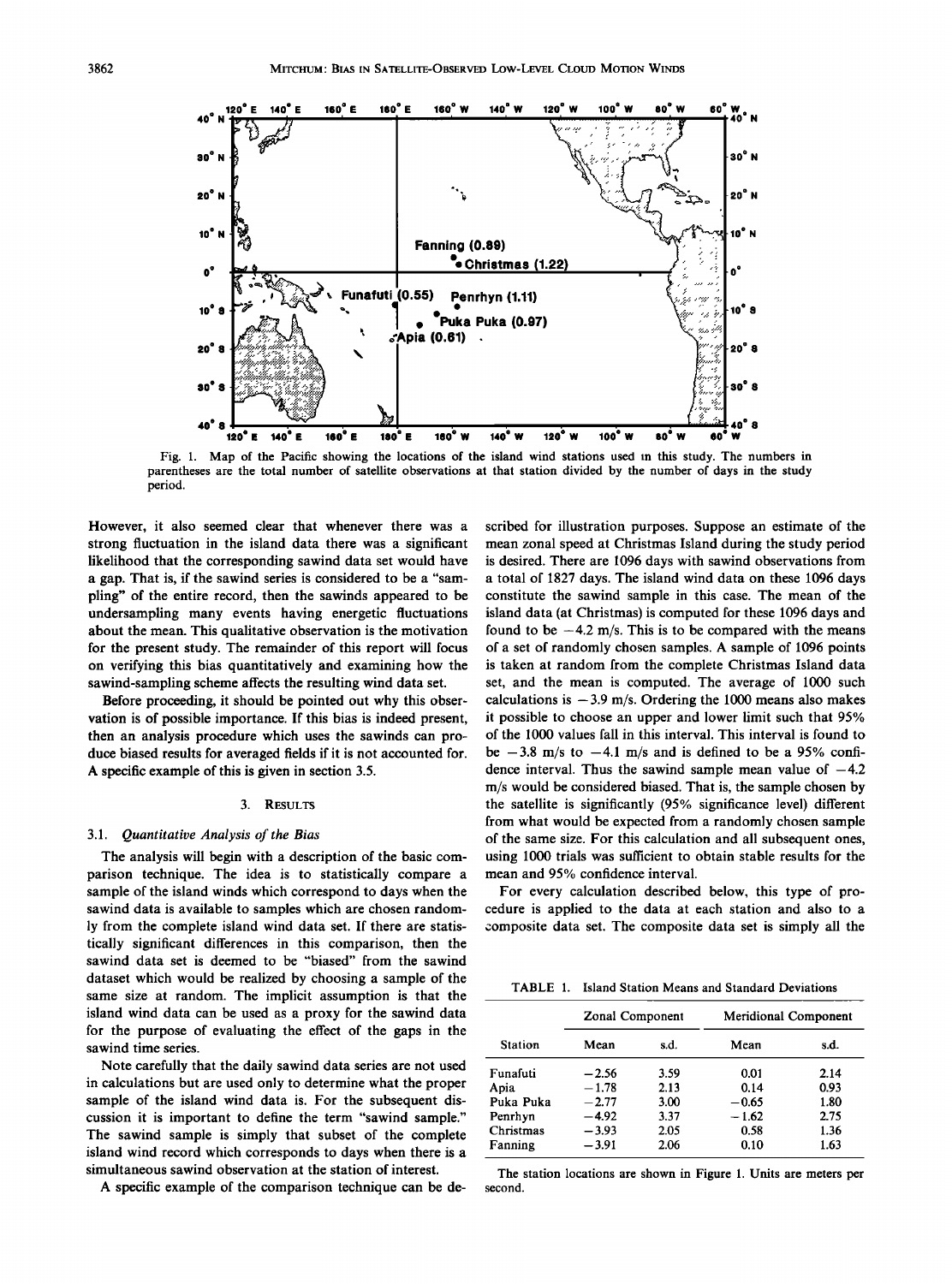**data taken together without regard to which station they are from. The idea is to temporarily give up spatial resolution in exchange for increased confidence in the results due to a larger number of degrees of freedom. Results from these composite data sets will be presented first.** 

#### **3.2. The Composite Histograms**

**Possible bias in the composite samples was investigated by computing histograms of the U (zonal) and V (meridional) components of the normalized island data and applying the statistical technique discussed above. The results at the individual stations will be presented below. Figure 2 shows the histograms for the normalized zonal component. The solid bars show the percentage of the sawind sample which fall in each of 8 bins. The bin limits are given in the figure caption. The error bars are from random samples as illustrated above. When the top of the solid bar is below (above) the error bar, this means the sawind sample is significantly underrepresented (overrepresented) at the 95% confidence level for zonal wind speed in that bin's range. It is obvious that for the largest positive anomalies from the mean, the sawind sample is strongly underrepresented. That is, when the normal easterlies greatly weaken or reverse, the sawind data set is much more likely to have a gap. Conversely, the sawind sample is overrep**resented near the mean in the bins covering  $0$  to  $-1.5$  stan**dard deviations.** 

**Figure 3 shows the analogous calculation for the meridional component. In this case the sawind data are significantly underrepresented in the bins corresponding to the strongest negative anomalies. These correspond to strengthened northerlies. Thus at least in the area of these island stations, the distribution of the wind speeds sampled by the satellite is significantly biased from that of the complete data set. Specifically, the satellite system misses many events when the zonal** 



**Fig. 2. Histogram showing the distribution of the normalized zonal wind component of the composite data set. The solid bars show the values for the sample of island winds corresponding to days which have a simultaneous sawind observation. The points and error bars to the right of each show the values for the random samples as described in the text (section 3.1). The bin limits are symmetric about zero. The bin limits on the positive side are 0.0 to 0.5, 0.5 to 1.0, 1.0 to 1.5, and greater than 1.5.** 



**Fig. 3. As in Figure 2 but the meridional component.** 

**-1 o 1 Standard deviations** 

**winds weaken or reverse and the meridional component strengthens to the south. These histograms bear out the qualitative statement made in the introduction.** 

**It is important to consider whether the bias seen in the composite samples is present at all the individual stations or whether it is due to a strong bias at one or two stations. Table 2 summarizes the results at the individual stations. All six stations clearly show the bias in the zonal component. Additionally, all but Christmas and Fanning show the bias in the meridional component. Thus the bias must be considered a feature of the entire study area and not just of any particular station. Several other features of the bias will now be presented.** 

#### **3.3. Time Dependence**

**Figure 4 shows, for each day in the study period, how many "bias events" occur in the study area. A bias event on a given day is defined to be a strong westerly or northerly anomaly at a station which is simultaneously missing a sawind observation. A strong anomaly is defined as being greater than 1.5** 

**TABLE 2. Summary of the Bias at the Individual Stations** 

| Type Anomaly      | Possible.<br>No. | Underestimated,<br>No. | Overestimated.<br>No. |
|-------------------|------------------|------------------------|-----------------------|
| Strong westerly   |                  |                        |                       |
| Moderate westerly |                  |                        |                       |
| Strong easterly   | n                |                        |                       |
| Moderate easterly | 6                |                        | 3                     |
| Northerly         | 12               | 7*                     |                       |
| Southerly         | 12               |                        |                       |

**Histograms analogous to those shown in Figures 2 and 3 for each individual station are summarized here. Strong and moderate anomalies are defined to be those greater than 1.5 and 1.0 to 1.5 standard deviations, respectively. For example, the first line shows that the sawind data sample at all six stations is significantly underrepresented in the bin corresponding to westerly anomalies greater than 1.5 standard deviations. For meridional anomalies the strong and moderate bins are combined and lead to 12 possible rather than six.** 

**\*All south of the equator.**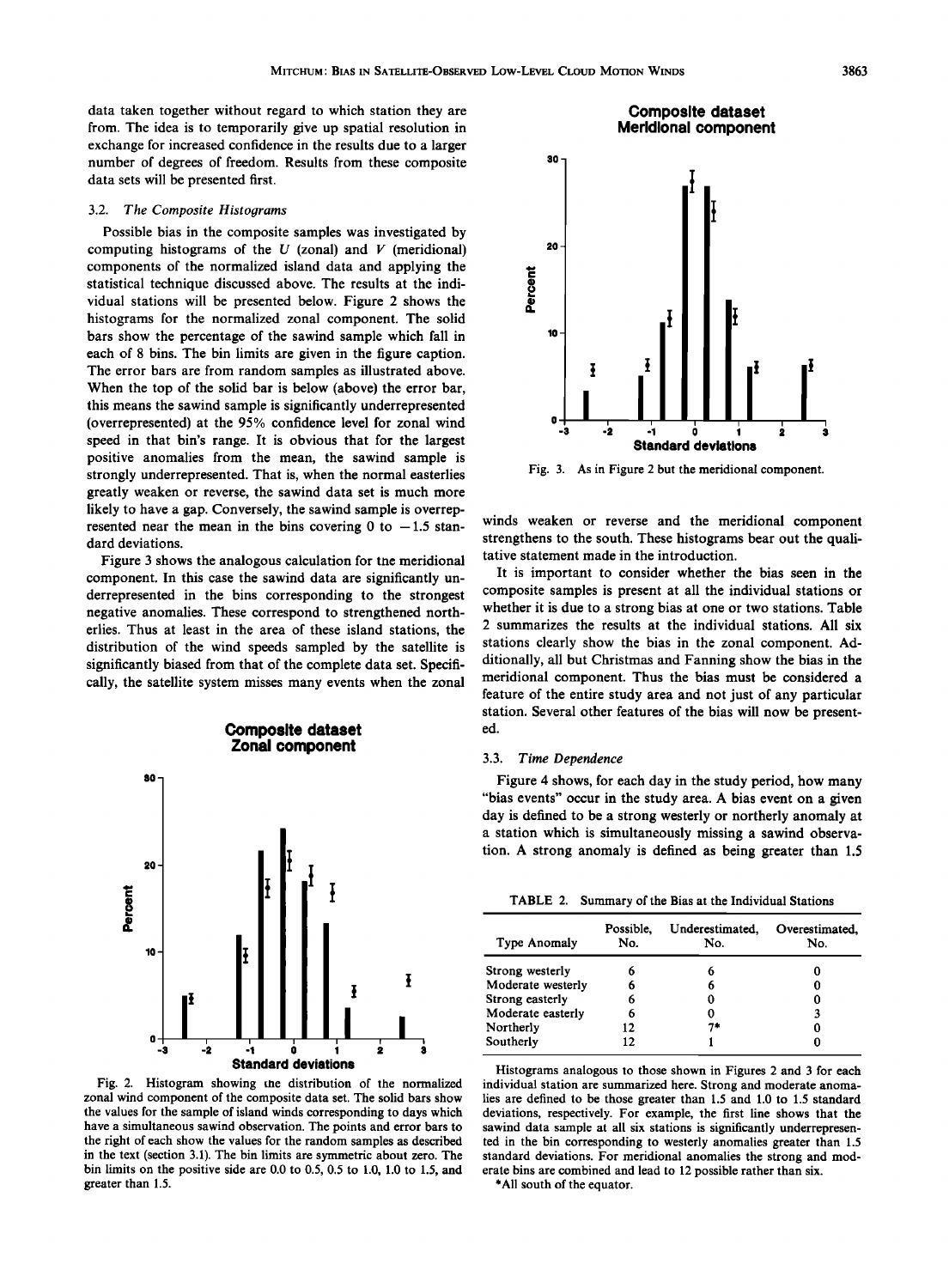

**Fig. 4. The number of bias events occurring on each day during the study period. The definition of a bias event is given in section 3.3.** 

**standard deviations from the mean. If both types of anomalies are present, both are counted. Thus it is possible to have up to 12 bias events from the 6 stations on any given day.** 

**It is possible to estimate the time scales involved in the bias from this figure. The events occur in groups with time scales of days to weeks. There is also an obvious seasonal modulation, with many more events appearing during the northern hemisphere winter. Histograms like those shown above but computed using data separated by season also show the bias to be strong in the northern hemisphere winter and weak in the summer.** 

**It is also instructive to consider how the bias in the daily data will affect data which are subsequently averaged in time. Calculations similar to those presented above were done using 20- and 80-day means. All of these averaged series still showed the bias. These experiments were not exhaustive, but they do imply that this bias may cause problems in estimating accurate mean fields. A specific example of this will be given shortly.** 

#### **3.4. Cloud Situation During Bias Events**

**As was mentioned in the introduction, the sawind data**  availability depends on the cloud situation. Polar orbiter sat**ellite images of the study area were examined on a number of days when the sawind data were missing and the underrepresented anomalies were present (see, for example, early December 1976 in Figure 4). In every case examined, the station involved was covered by high, heavy clouds typical of strong convective activity (J. Sadler, private communication, 1986). In such cases the satellite cannot observe low-level clouds and** 

**the associated winds. The bias arises, then, because of a correlation between strong convection and anomalous wind events.** 

#### **3.5. An Example of the Effect of the Bias**

**How important is this bias ? That is, how bad are the errors if the bias is simply ignored ? One example will be given which illustrates its possible effects. Consider the question of how the bias affects a calculation of the mean and variance of the zonal wind component over the study area for the entire 5 years of data used. The mean and variance were computed using the composite island data set on days when there was a sawind observation. The mean and variance were also estimated using random samples as described above. The results (Table 3) show that the 5-year mean is biased by nearly 1 m/s. This is because the sawind data systematically misses events with the weakest easterlies or with westerlies. The variance is also strongly biased for the same reason. To put this result in perspective, note that a stated objective for the Tropical Ocean-Global Atmosphere (TOGA) program is to compute** 

**TABLE 3. Zonal Wind Component Mean and Variance for the Study Period 1976-1980** 

|                     | Sawind Sample | Random Sample  | <b>Differences</b> |
|---------------------|---------------|----------------|--------------------|
| Mean, $m/s$         | $-4.16$       | $-3.36 + 0.08$ | 0.8                |
| Variance, $(m/s)^2$ | 5.9           | $7.6 + 0.5$    | 1.7                |

**The sawind sample is the island data only on days when there is a corresponding sawind value. The random sample values and uncer**tainties are computed using the technique described in section 3.1.